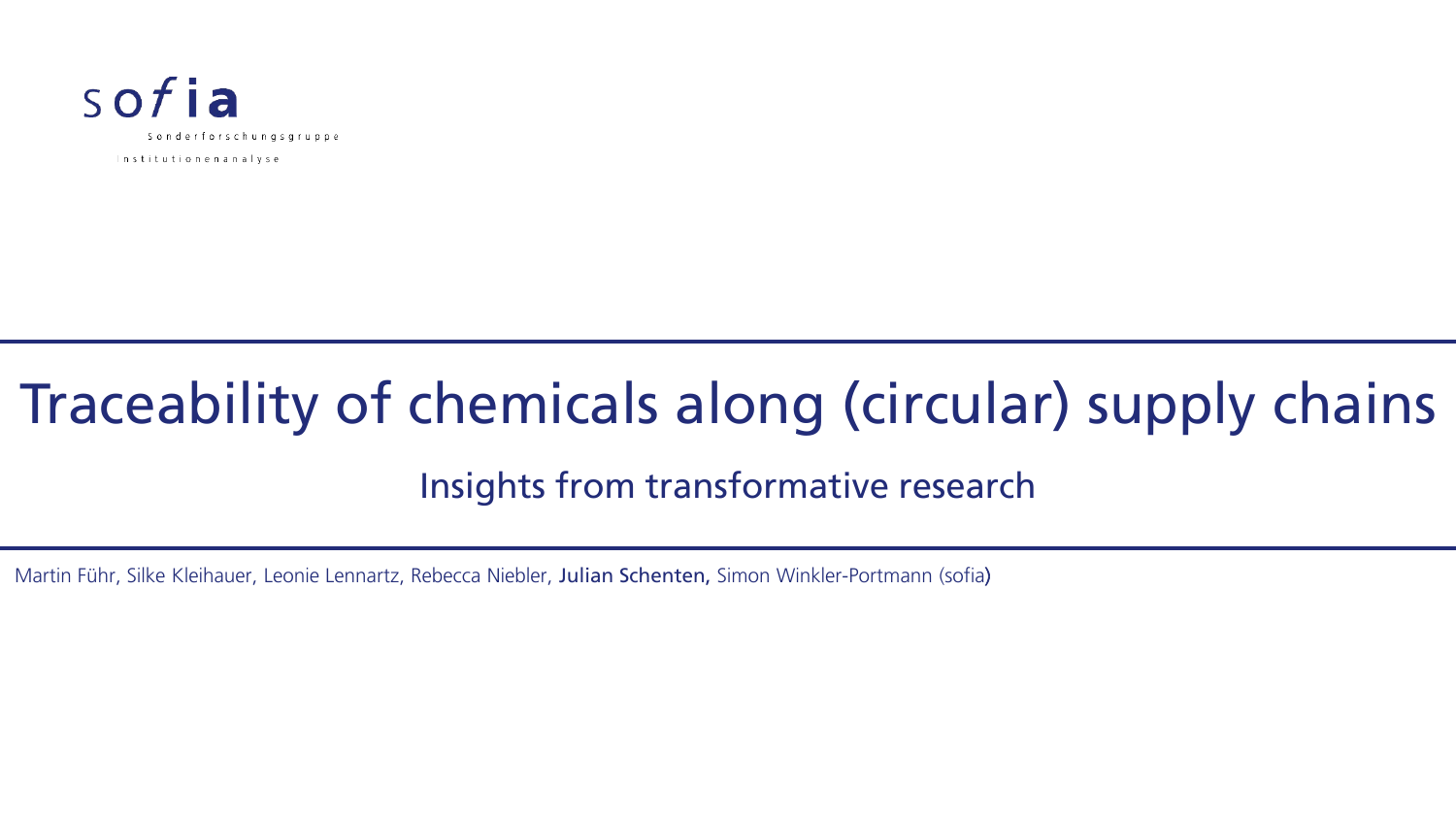## Societal and normative requirements for industries



Green Deal and "Zero pollution" Circular Economies Digital Product Passport

© Jonas Rehn

sofia

Increasing number of chemical regulations (restrictions, information obligations) world wide

Complex global supply chains

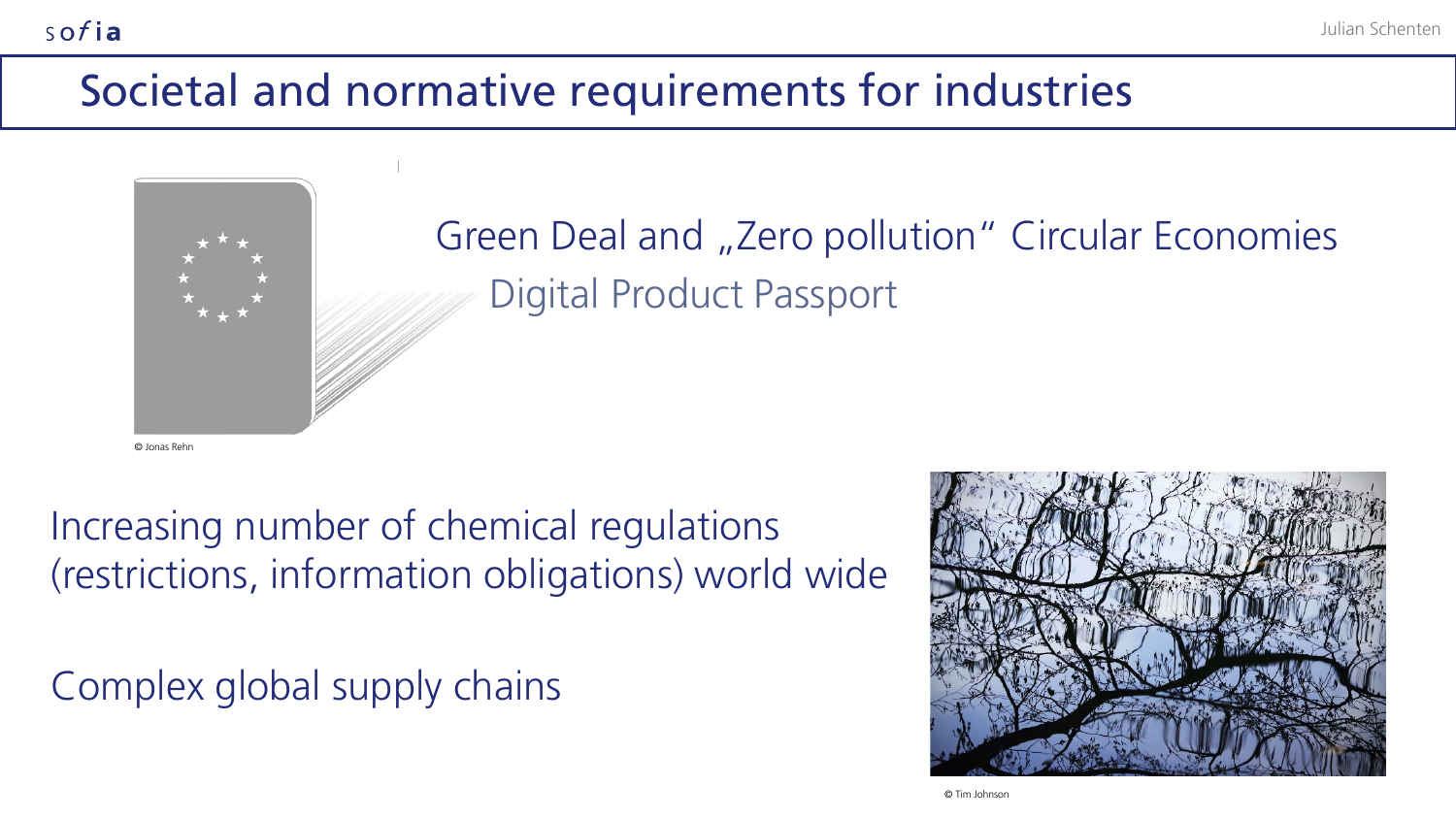## Transformative research with industry shows way to traceability



© Schader-Stiftung

sofia

Scenario building processes with textile (2016-17) and leather sectors (2019): Traceability (FMD) enabler to increase control and move towards more sustainable chemistry

Study with Furniture sector (2018-19) shows benefits / business cases of traceability beyond end-of-life

LIFE AskREACH launched first feasibility studies (2020) with SMEs marketing electronics and children's footwear

Solutions for chemicals present in articles, research needs for process chemicals

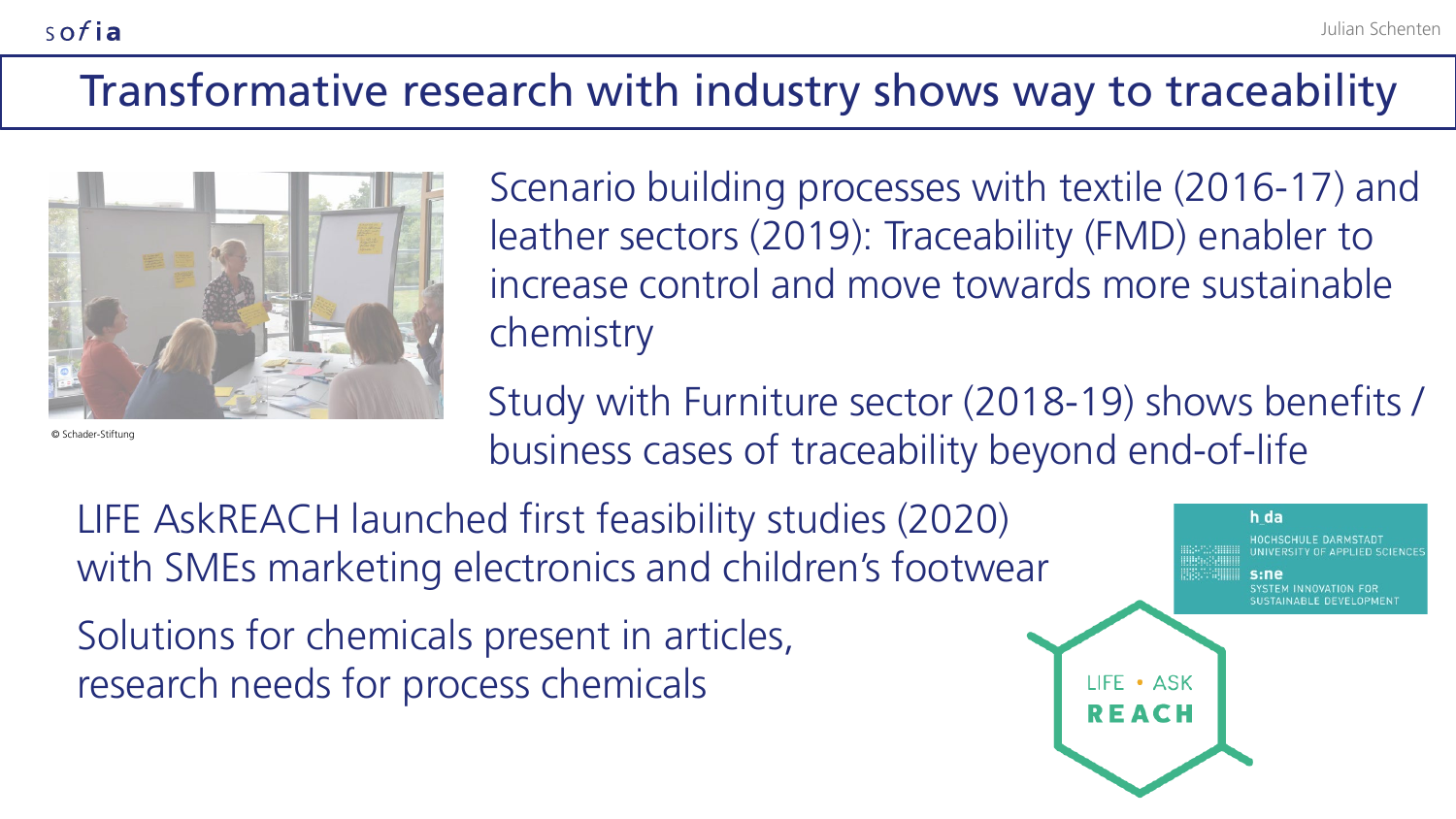## Horizontal and vertical cooperation is imperative

**proactive** alliance

sofia

towards a global material reporting standard Cross-sectoral solutions enhance effectivity and efficiency

Proactive Alliance vision: standardize data structure and information requirements across sectors, support FMD

Trust enabled by governance mechanisms is key to leverage benefits

Cooperation with suppliers: continuous improvement processes in a learning system



© Lindsay Henwood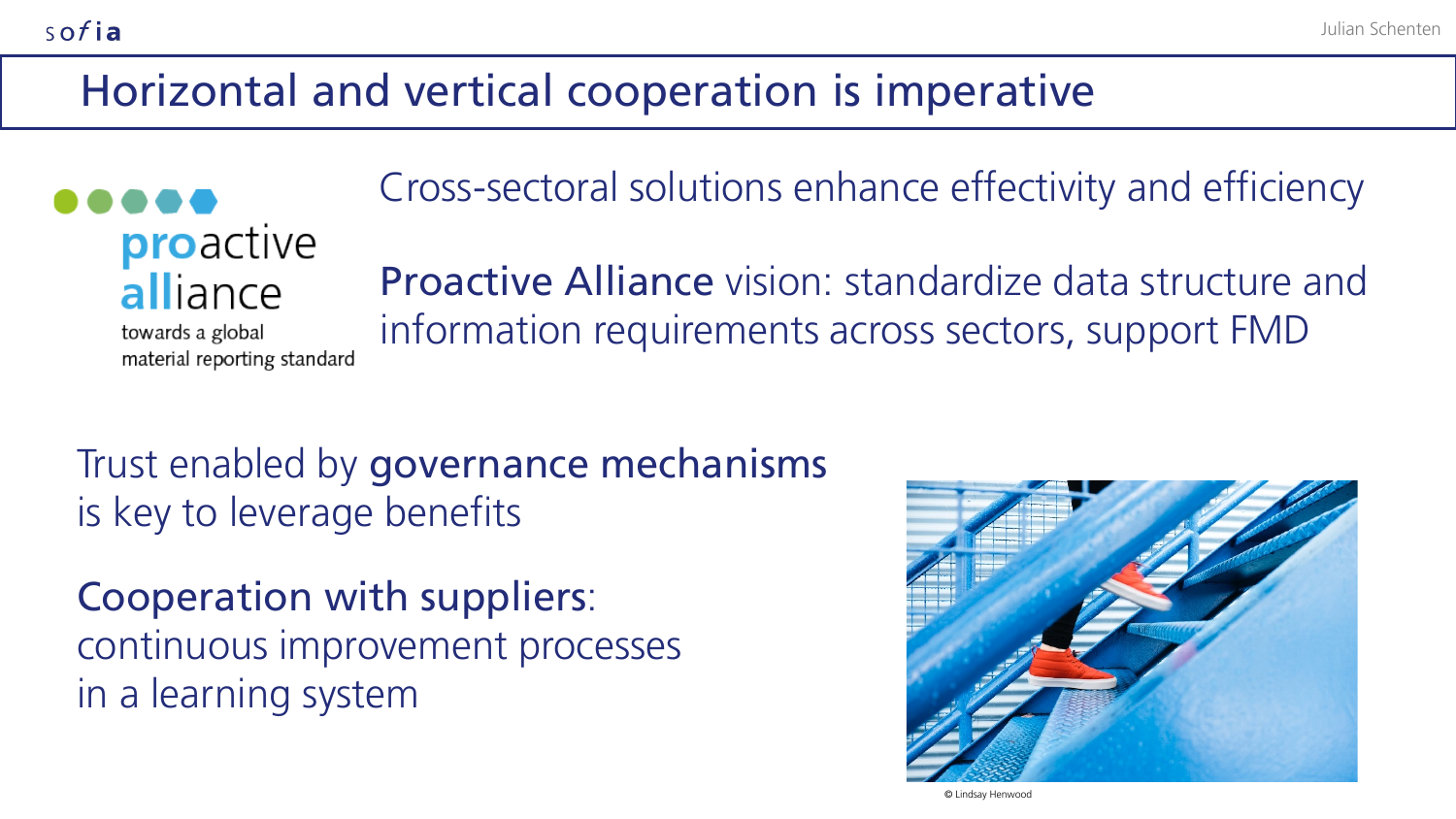## Legal challenges and prerequisites (1)

#### **Industry**

Create framework conditions ensuring compliance REACH "article" definition (O5A) as yardstick



© Chris Leipelt



Avoid exemptions diluting effectiveness and compliance, example of ("historic") REC 19 in IMDS

© Brian Wangenheim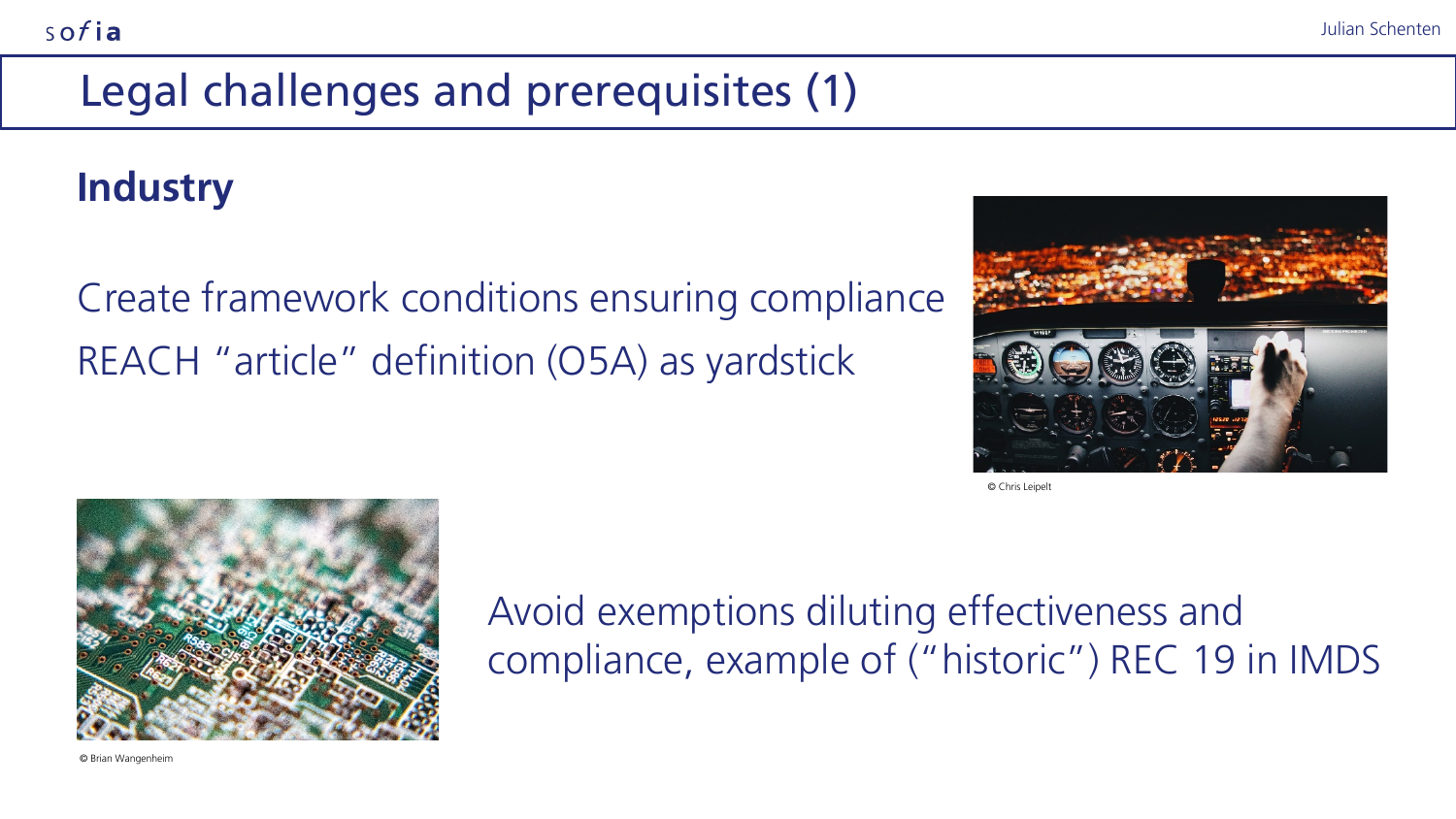sofia

## Legal challenges and prerequisites (2)

### **Legislators**

sofia

Fix design flaws and advance legislation

- Proactive implementation of REACH Art. 33(1) "duty to organize"
- Provide SVHC info when "making available" in (online) catalogue
- Legal Frameworks: Advance incentives, reduce impediments

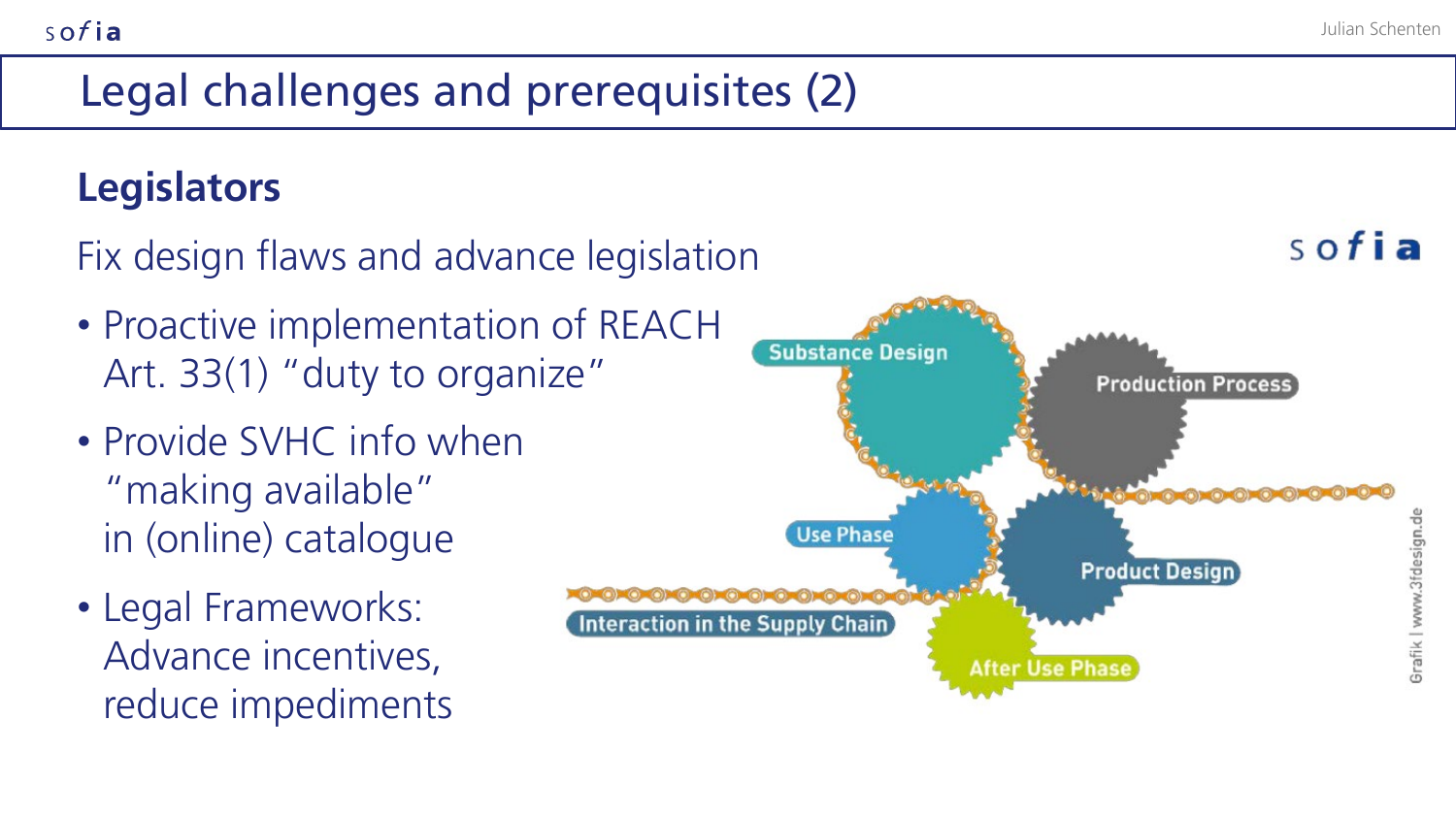### **Conclusions**

sofia

- 1. "Zero pollution" Circular Economy vision leaves no way around IT enabled chemical traceability (perspective: FMD)
- 2. Advance incentives for (cross-) sector solutions
- 3. REACH re-opening anticipated for 2022 is an opportunity to enhance the legal framework(s)
- 4. Research and IT development needed on process chemicals' "traceability" – tech neutral; focus on actor´s needs